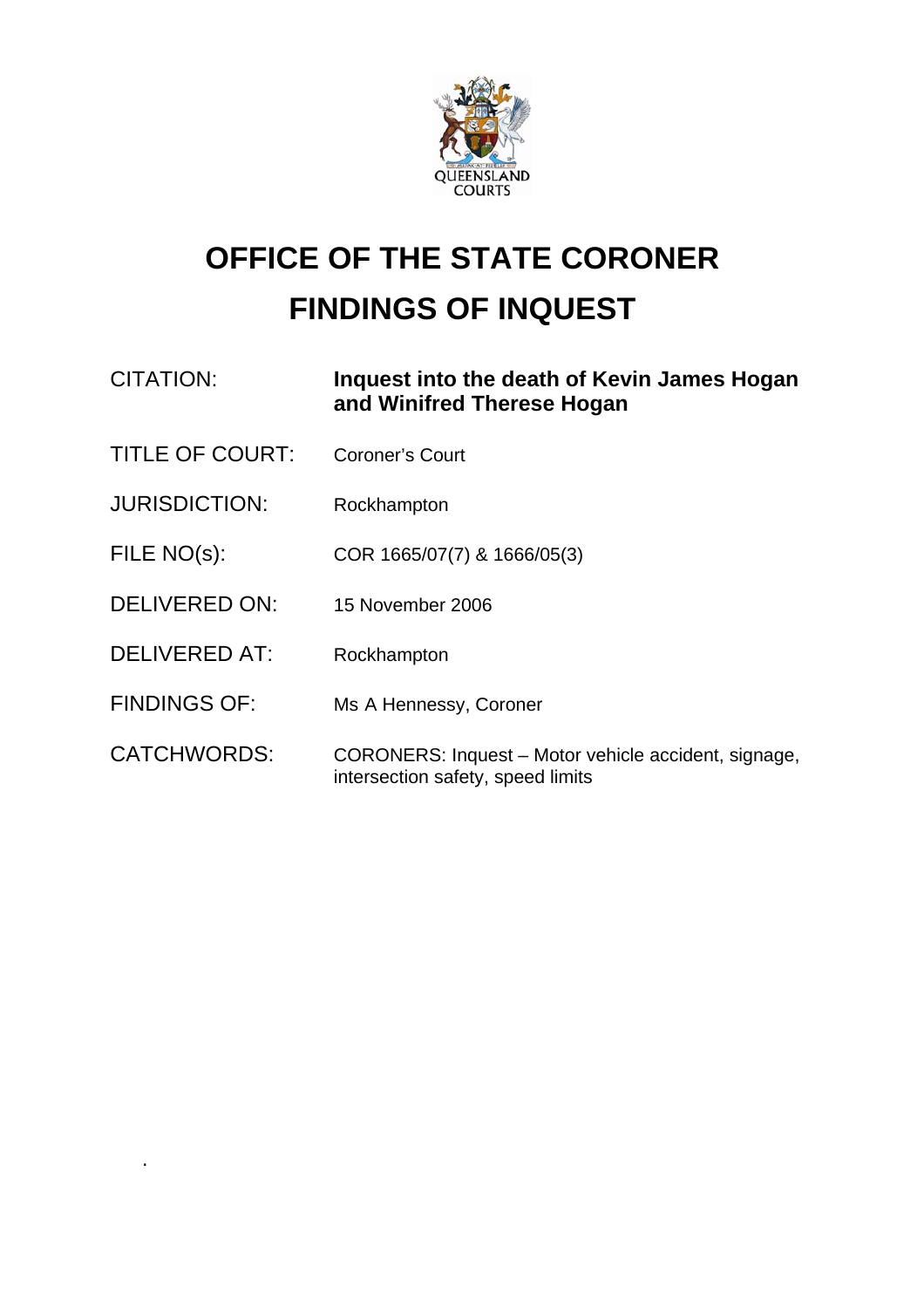CORONERS COURT

ROK-COR-001665 of 2005(7) ROK-COR-001666 of 2005(3)

IN THE MATTER OF AN INQUEST INTO THE CAUSE AND CIRCUMSTANCES SURROUNDING THE DEATH OF KEVIN JAMES HOGAN AND WINIFRED THERESE HOGAN

ROCKHAMPTON

..DATE 15/11/2006

FINDINGS

**30** 

**40** 

**50** 

1

**10**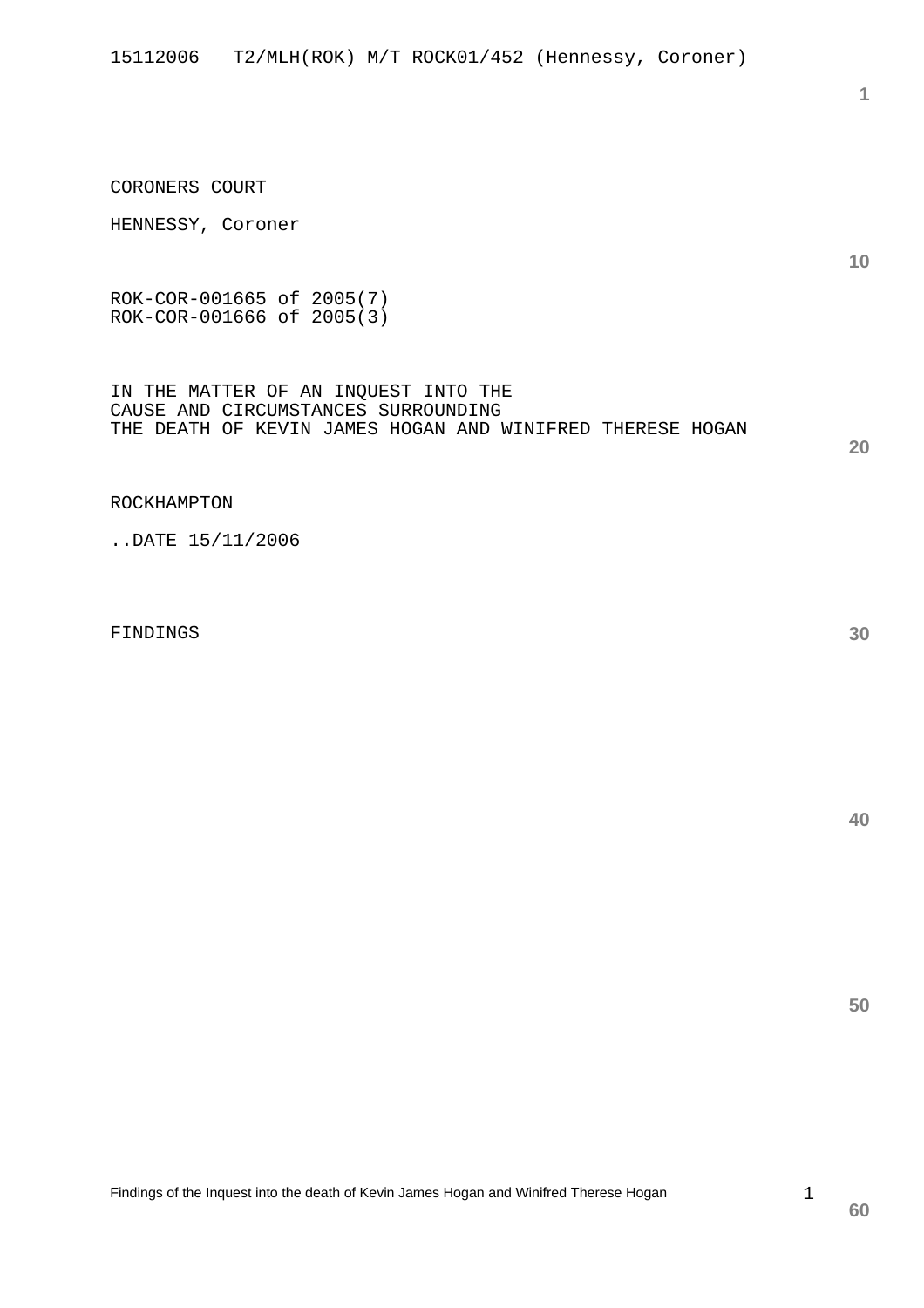15112006 T2/MLH(ROK) M/T ROCK01/452 (Hennessy, Coroner) CORONER: The primary reason for opening an inquest in relation to this matter was to afford the opportunity, pursuant to the Act, for me to make recommendations in relation to this particular roadway.

The investigating officer's report is quite thorough and clearly details how the incident occurred. It does seem to have been an accident, in the true sense of the word, and certainly the indications to my office from family members are that they were not concerned in relation to how the incident occurred in any way, and there is certainly no evidence that would suggest that any other person was unduly involved in causing the deaths of Mr and Mrs Hogan.

**40**  So I formally find that the deceased persons were Kevin James Hogan, who was born on the 5th of October 1925. He died on the 6th of July 2005 at the Biloela Hospital. He died as a result of spinal and chest injuries due to, or as a consequence of, a motor vehicle incident in which he was the driver. He also suffered another significant condition which contributed to his death, being severe ischemic heart disease.

I find that the other person who died in the accident was Winifred Therese Hogan, who was born on the 22nd of February 1922. She died on the 6th of July 2005 at the Biloela Hospital. She died as a result of chest and abdominal injuries due to, or as a consequence of, the motor vehicle incident in which she was a passenger.

Findings of the Inquest into the death of Kevin James Hogan and Winifred Therese Hogan

**10** 

**1**

**20** 

**50**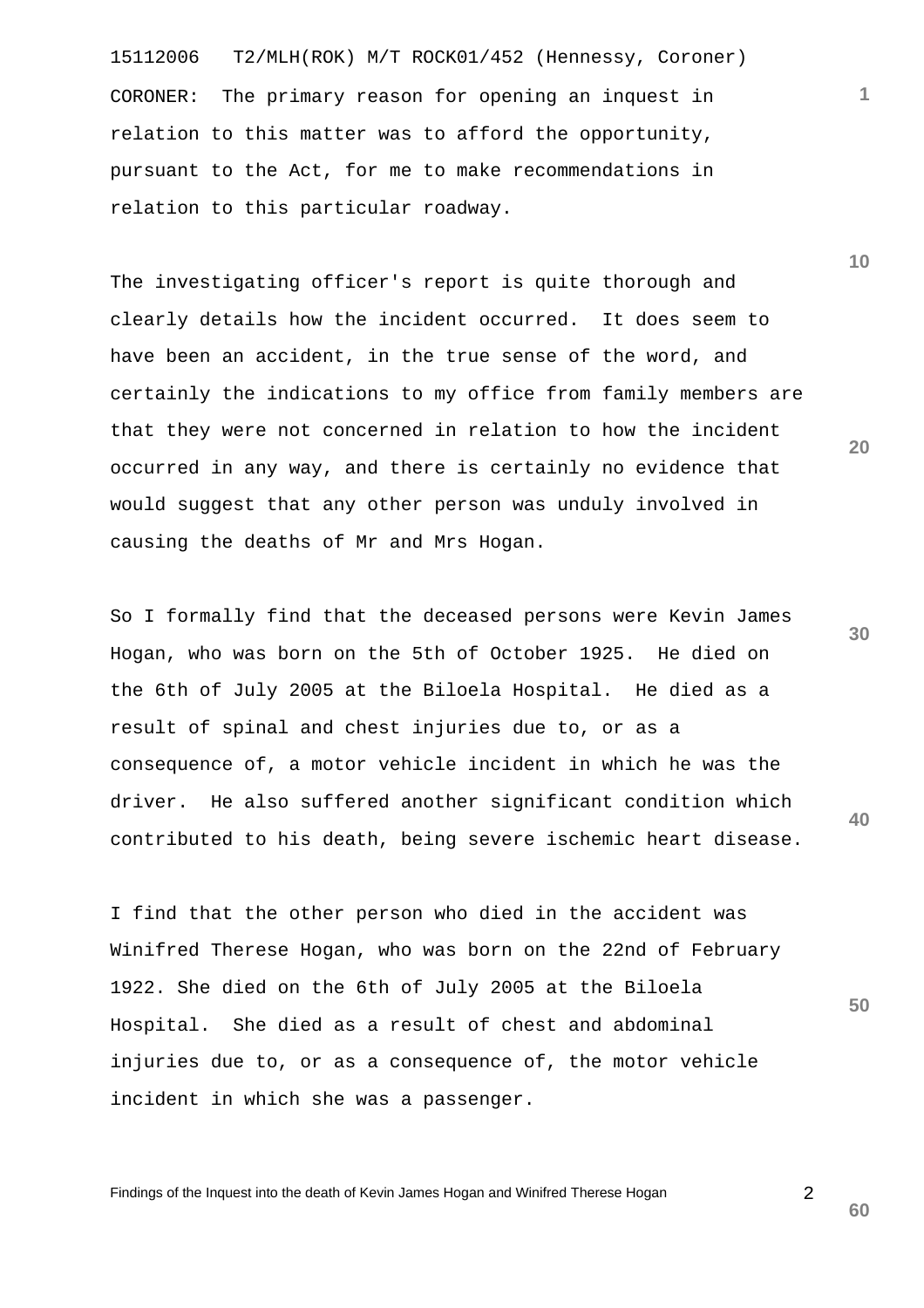15112006 T2/MLH(ROK) M/T ROCK01/452 (Hennessy, Coroner) The incident occurred on the Burnett Highway in the vicinity of the intersection of that highway with Paines Road and Ziscee Lane. The police officer has very thoroughly detailed a number of recommendations in order to improve the safety at that intersection, and I make recommendations, which I will detail shortly, with a view to attempting to reduce the likelihood, or avoid any future deaths at this particular intersection.

**20**  I will not detail the reasons in relation to the recommendations here because they are enunciated in the police officer's report.

**30 40**  So, firstly, I recommend that the speed limit on the Burnett Highway be reduced from 100 kilometres per hour to 80 kilometres per hour in the vicinity of the approaches to the intersection of the Burnett Highway with Paines Road and Ziscee Lane. The reduced speed limit should also be accompanied by "Reduce Speed Now" signs prior to the intersection at each approach. And I also recommend that fatigue bumps be installed on the Burnett Highway either side of the intersection.

**50**  Secondly, I recommend that more signage be installed at the intersection on either side of the intersection on the Burnett Highway, in particular, that there be signage similar to "Intersection Ahead" or "Watch for Turning and Entering Vehicles".

Findings of the Inquest into the death of Kevin James Hogan and Winifred Therese Hogan

**1**

**10** 

**60**